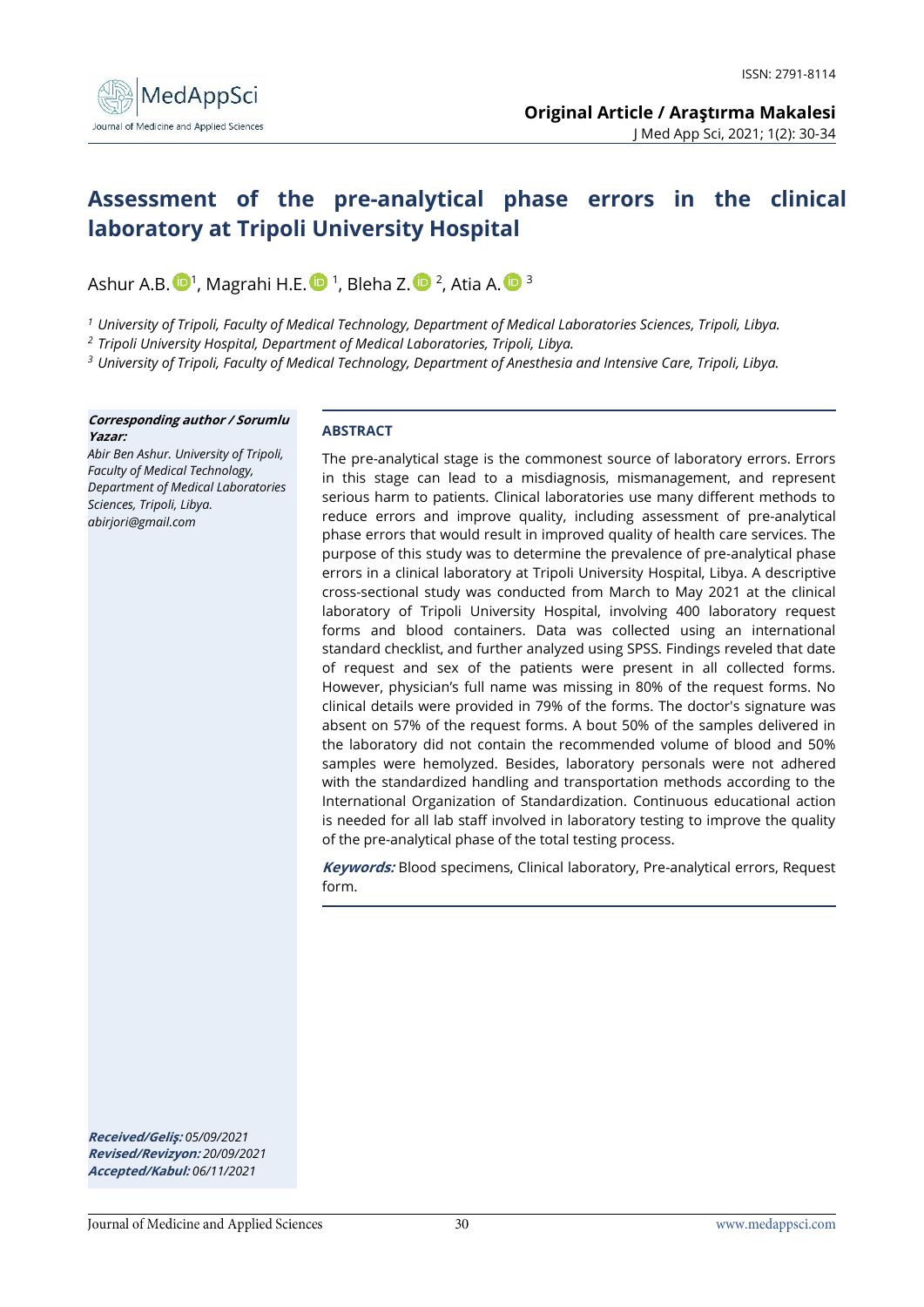### **INTRODUCTION**

Laboratory errors can occur at any stage in the laboratory testing process, which requires to be monitored and controlled [1]. These medical errors captured a considerable attention and necessitate an urgent action to avert any undesirable consequences of medical outcomes, that could affect patient safety [2,3].

In clinical diagnostic laboratories, the process of laboratory testing is merely divided into three phases; pre-analytical, analytical, and post-analytical phases, according to the International Organization for Standardization (ISO).The pre-analytical phase is the primary phase before the beginning with the laboratory analysis. It involves the registration of clients, specimen collection and transportation. The second phase compromised of sample analysis, result examines, and technical validation. The third step involves the post-analytical phase, which includes result drafting, approval, and revealing to the doctor [4]. Laboratory errors might occur at any of these three phases, nevertheless the frequency of laboratory errors reported mostly in the pre-analytical phase [5].

Earlier studies reported that errors in results from laboratory testing were mostly recorded in the preanalytical phase. Due to that, data accuracy, reliability and quality are influenced by this stage [6,8]. Inappropriate pre-analytical procedures of patient preparation, specimen handling, sample transportation, sample preparation, and sample storage making the reliability of the results doubtful.

It has been shown, from the literature, that maximum errors occur during the pre-analytical phase were about 61.9%,comparing to 15% and 23.1%, in analytical and post-analytical phases; respectively [9]. Errors in the pre-analytical phase had reported to commonly grows to be obvious subsequently at the analytical and post-analytical phases [10]. patient's safety and medical diagnosis improvements are depending on a currency of laboratory results, and that 70% of medical diagnostic decisions rely on the accuracy of laboratory tests [11].

It cannot be denied that laboratory errors play a significant role in the overall risk of error in healthcare [12]. Moreover, it is important to assess pre-analytical errors to define ways to reduce or eliminate laboratory errors that consider potentially significant on a patient's health, to improve the quality of laboratory analysis and reduce harm to patients [13]. Therefore, this study aims to assess and determine errors that occurs in the pre-analytical phase at the clinical laboratory of Tripoli University Hospital.

# **MATERIALS AND METHODS**

#### **Data settings and approval**

A descriptive study was carried out from March to May 2021 with the aim of evaluating and analyzing pre-analytical errors occurred at the clinical laboratory of Tripoli University Hospital, using a simple random sampling strategy. This study was approved by the research committee of the Faculty of Medical Technology, University of Tripoli, Libya (No. Med-RCC-012).

#### **Data collection**

An international standard pre-analytical checklist was used to collect data from Laboratory Request Forms (LRF), sample containers, and observation of biological specimens. Data was prospectively obtained through qualified clinical laboratory technicians during their duty work, and were checked for completeness by the principal investigator. All lab technicians voluntarily participated in the current study after signing a consent form. Data regarding the type of errors, missing data on patient identification (ID), date of birth, gender, clinical diagnosis, physician's name, date of request, and physician's signature were collected from about 400 laboratory request forms. Errors collected from blood containers such as; missing data on patient identification (ID), patient age, gender, date of sampling, time of sampling, and sample hemolysis, were also collected. Any visual hemolysis or lipemia were considered as sample errors, and were subsequently recoded.

#### **Data analysis**

The collected data were analyzed using IBM SPSS Statistics for Windows, version 26 (IBM Corp., Armonk, N.Y., USA), and were presented as counts and percentages.

# **RESULTS**

Out of all the required information on LRFs (n=400), only the date test was requested. Patient gender was present on all LRFs. The name of the physician, patient's clinical details, clinical diagnosis, and physician's signature were not provided on 332 (82.0%), 316 (79.0%), 240 (60.0%), and 228 (57.0%) of LRFs respectively. While, patient's full names were not found on 80 (20.0%) of the request forms, and age was missing on 88 (22.0%) of LRFs (Table 1).

Regarding errors on sample containers, the current results revealed missed data of 392 (98.0%) about gender, 388 (97.0%) regarding age, and 188 (47.0%)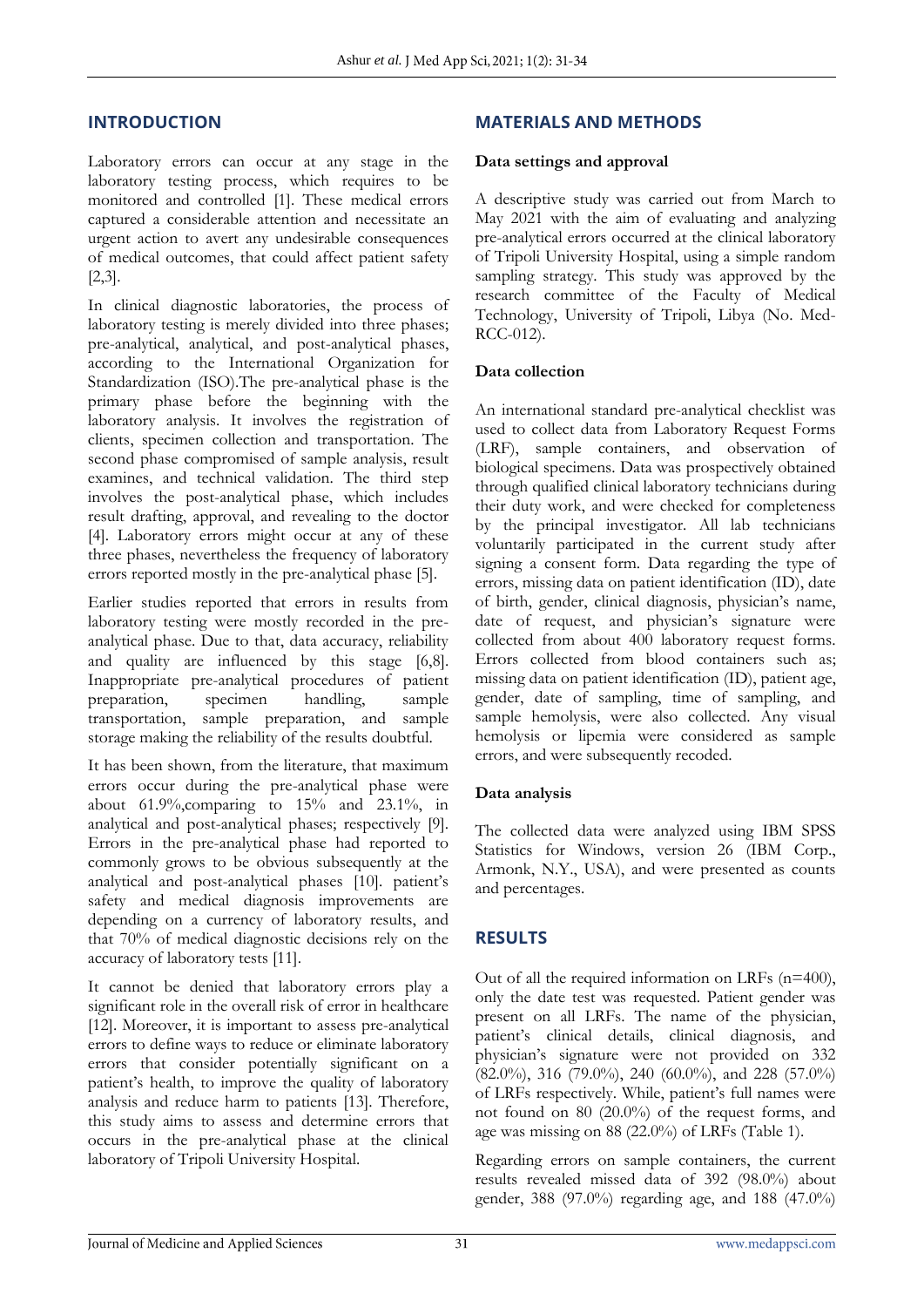about sampling date. While, patient's name was absent on 4 (1.0%) sample containers (Table 1).

| Variables of requests form              | <b>Frequency</b> | Percentage<br>% |
|-----------------------------------------|------------------|-----------------|
| Clinical details                        | 316              | 79.0%           |
| Requesting Physician's full<br>name     | 332              | 82.0%           |
| Clinicaldiagnosis                       | 240              | 60.0%           |
| Physician's signature                   | 228              | 57.0%           |
| Patients' full names                    | 80               | 20.0%           |
| Age (Years)                             | 88               | 22.0%           |
| <b>Variables of sample</b><br>container | <b>Frequency</b> | Percentage<br>% |
| Time of sampling                        | 400              | 100.0%          |
| Gender of patient                       | 392              | 98.0%           |
| Age of patient                          | 388              | 97.0%           |
| Date of sampling                        |                  |                 |
|                                         | 188              | 47.0%           |

**Table 1**. Frequency of errors linked with LRF and sample container

Regarding errors on blood specimens, sample hemolysis and insufficient volume of blood were the most commonly observed pre-analytical errors on 200  $(50.0\%)$  of total samples, followed by 140  $(35.0\%)$ improper container, 100 (25.0%) clotted samples, 88  $(22.0\%)$  delay in sample transport, and 40  $(10.0\%)$ lipemic samples (Table 2).

**Table 2**. t-CT and chest radiography compliance

| <b>Variables</b>                | <b>Frequency</b> | Percentage |
|---------------------------------|------------------|------------|
| Insufficient volume of specimen | 200              | 50.0%      |
| Hemolyzed sample                | 200              | 50.0%      |
| Inappropriate container         | 140              | 35.0%      |
| Clotted sample                  | 100              | 25.0%      |
| Delay in sample transport       | 88               | 22.0%      |
| Lipemic sample                  | 40               | 10.0%      |

# **DISCUSSION**

The primary goal of the study was to determine the frequency of pre-analytical errors that could affect the performance in the overall testing procedure. The current analysis of LRF data revealed that, only the reference gender and date test request appeared on all of the examined LRFs, dissimilar findings were reported in previous studies in India and Ghana [14,

15]. On the other hand, major pre-analytical errors (82.0%) were noticed in lab requesting forms about missing the physician's name, followed by 79.0% of missed clinical information. These findings were in agreement with results from study conducted in Ethiopia, which exhibited 17.9% and 22.5% missed information of physician name and clinical information, respectively [16]. Besides, the clinical diagnosis was not mentioned in 60.0% of the lab request forms. This was comparable to earlier study conducted in North India, which reported 61.6% missed information concerning the diagnosis in request forms [17]. Extraneous and unneeded tests are performed when clinical information (diagnosis) is lacking or uncertain.

Patient's names were recorded in almost all sample containers, whereas 97%, 98%, and 47% of ages, genders, and date of sampling, were missed; respectively. Recording the age and sex of the patient in the laboratory request form and sample container is important for correct interpretation of results, as the reference range of the tests are different for different age groups and sex. Incorrect or insufficient Incorrect or insufficient information in the test request or on the test tube label are major source of pre-analytical errors [18,19].

Generally, erroneous requests and labels are responsible for more than two-thirds of all rejected samples in clinical laboratories. In addition, several other investigations have confirmed that test requests can be clinically significant cause of errors [20,24]. In this study, laboratory request forms and sample containers did not carry all the required information regarding patient and sample details. This could be due to an overabundance of patients, as well as a lack of medical staff awareness of the relevance of the essential information in the appropriate processing of samples and transmission of reports. These details about patient's characteristics, such as age, gender, physiological conditions pregnancy and menopause details, used medications, and suspected diagnoses, are required to avoid unnecessary test repetitions in the event of dissimilar results that cannot be evaluated due to a lack of information.

In the present study, findings regarding blood specimens revealed that 50% of both hemolyzed sample and insufficient volume were the most common pre-analytical errors leading to specimen rejection in the clinical lab at this research. This was comparable to previous study done in Turkey where insufficient volume was the most common errors with 48.8% [25], and less prevalence from study conducted by Goswami et al., which reported 81% hemolyzed specimens that caused specimen rejection [26].

The current results also reported 35% of inappropriate containers, which was less than the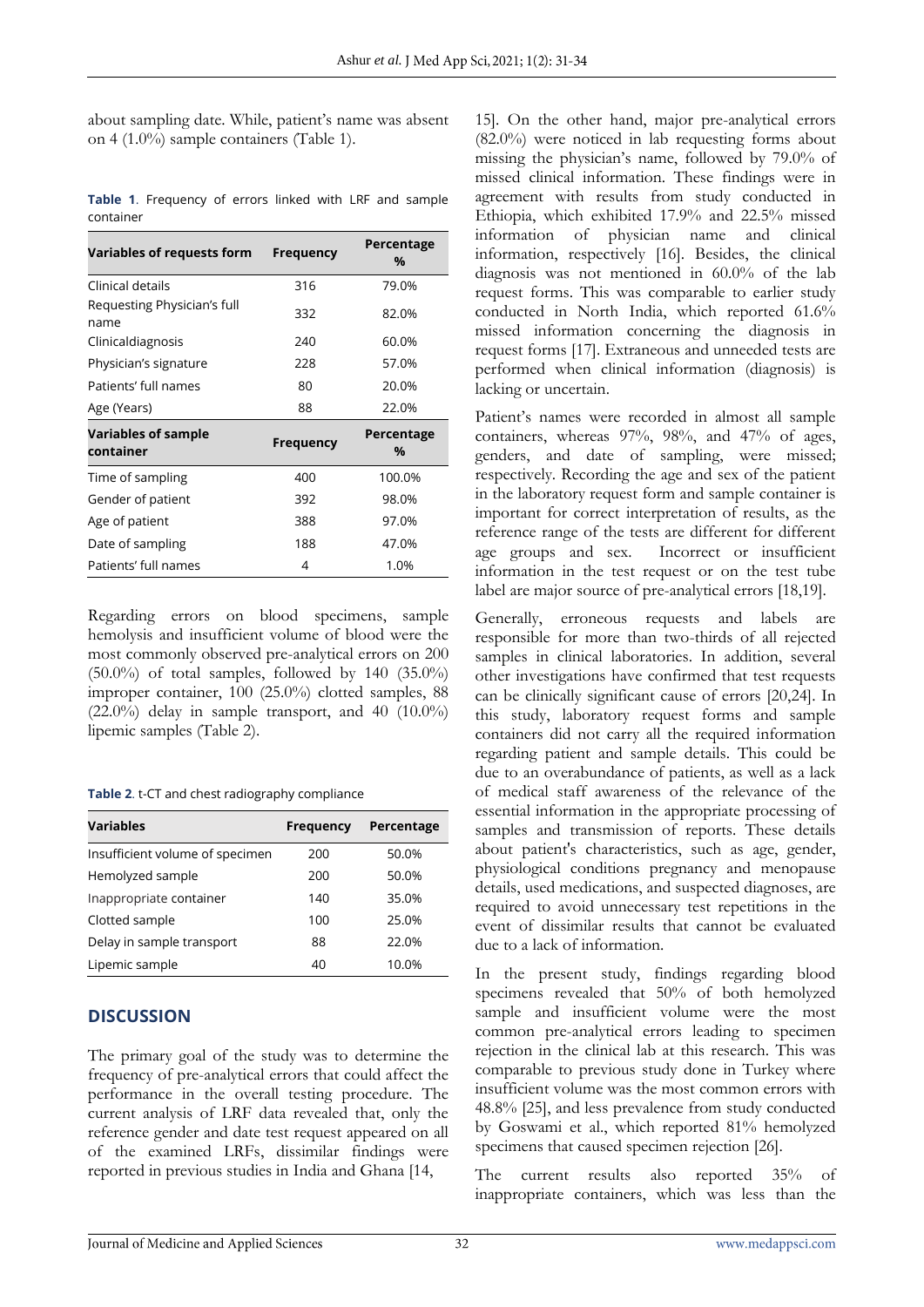reported rate of 57% from previous Indian study [27]. Another frequent pre-analytical error encountered is clotted samples, which was reported in 25% of all collected samples. The most prevalent cause of samples clotting is inappropriate mixing of samples immediately after collection, which may had occurred in the present study, as some clotted samples are easy to detect compared to micro-clots. This error was previously reported as the most common factor with an incidence ranging from 43.8% to 55.8% [28,30]. Additionally, the transportation of biological samples must be done as quickly as possible to the laboratory by taking all precautions to avoid contamination [31]. In the current study, delay in sample transport was reported to be 22.0%. Transport delays may result from in adequate number of lab staff and lack of their awareness.

The pre-analytical variables such as patient preparation, drug consumption, and tourniquet application was not included, which was considered as limitation of this study.

# **CONCLUSION**

The current findings reported the presence of errors in the pre-analytical phase which could be of concern to patient safety. Continuous evaluation of the preanalytical phase, causes of error, and corrective measures should be taken to make this phase errorfree. To improve the quality of services, physicians and laboratory workers should collaborate more closely together. Incomplete request forms and samples should be rejected, and laboratory technicians should be educated on established guidelines.

# **ACKNOWLEDGEMENTS**

We acknowledge University of Tripoli for their support.

# **REFERENCES**

- 1. Lopis M, Alvarez V, Martínez-Brú C, Gómez R, Barba N, Ibarz M, Cortés M, Ventura M, Alsina MJ. Quality assurance in the preanalytical phase. Applications and experiences of quality control. IntechOpen.2011:704.doi: 10.5772/15854.
- 2. Dean B. Learning from prescribing errors. Qual Saf Health Care 2002;11;258–60.
- 3. Hawkins R. Managing the pre- and post-analytical phases of the total testing process. Ann Lab Med. 2012;32(1):5-16. doi: 10.3343/alm.2012.32.1.5.
- 4. Carayon P, Wood KE. Patient safety the role of human factors and systems engineering. Stud Health Technol Inform. 2010;153:23-46.
- 5. Plebani M. Exploring the iceberg of errors in laboratory medicine. Clin Chim Acta. 2009;404(1):16–23.
- 6. Carraro P, Plebani M. Errors in a stat laboratory: types and frequencies 10 years later. Clinical chemistry. 2007;53(7):1338-42.
- 7. Lewandrowski K, Baron J, Dighe A. Utilization management in the clinical laboratory: an introduction and overview. InUtilization management in the clinical laboratory and other ancillary services 2017 (pp. 7-29). Springer, Cham.
- 8. Astion ML, Shojania KG, Hamill TR, Kim S, Ng VL. Classifying laboratory incident reports to identify problems that jeopardize patient safety. Am J Clin Pathol. 2003;120(1):18-26. doi: 10.1309/8EXC-CM6Y-R1TH-UBAF.
- 9. Carraro P, Plebani M. Errors in a stat laboratory: types and frequencies 10 years later. Clin Chem 2007;53:1338-42.
- 10.Rachna A, Sujata C, Neelam C, Renu G, Ishita P, Chandra BT. Role of Intervention on Laboratory Performance: Evaluation of Quality Indicators in a Tertiary Care Hospital. Ind J ClinBiochem. 2012; 27: 61–68. doi: 10.1007/s12291-011-0182-7.
- 11.M'Antonia L, Virtudes A, Cecilia MB, Rubén G, Núria B, Mercè I, Mariano C, MontserratV, M'Jesús A. Quality Assurance in the Preanalytical Phase, Applications and Experiences of Quality Control, Prof. Ognyan Ivanov (Ed.). 2011. ISBN: 978-953-307-236-4.
- 12.Lippi G,PlebaniM, ŠimundićA. Quality in laboratory diagnostics: From theory to practice. Biochem Med. 2010;20:126-130.
- 13.Lippi G, Bassi A, Brocco G. Preanalytic error tracking in a laboratory medicine department: results of a 1-year experience. Clin Chem 2006; 52:1442-4.
- 14.Neelam C, Sarbjeet K, Rachna A, Neeraj KS. Effect of PreAnalytical Errors on Quality of Laboratory Medicine at a Neuropsychiatry Institute in North India. Ind J Clin Biochem. 2011; 26: 46–49. doi: 10.1007/s12291-010-0082-2.
- 15.Olayemi E, Asiamah-Broni R. Evaluation of request forms submitted to the haematology laboratory in a Ghanaian tertiary hospital. Pan Afr Med J. 2011;8:33. doi: 10.4314/pamj.v8i1.71148.
- 16.Wondimagegn MW, Yallew WW, Anijajo TT. Assessment of Pre-Analytical Error on Blood